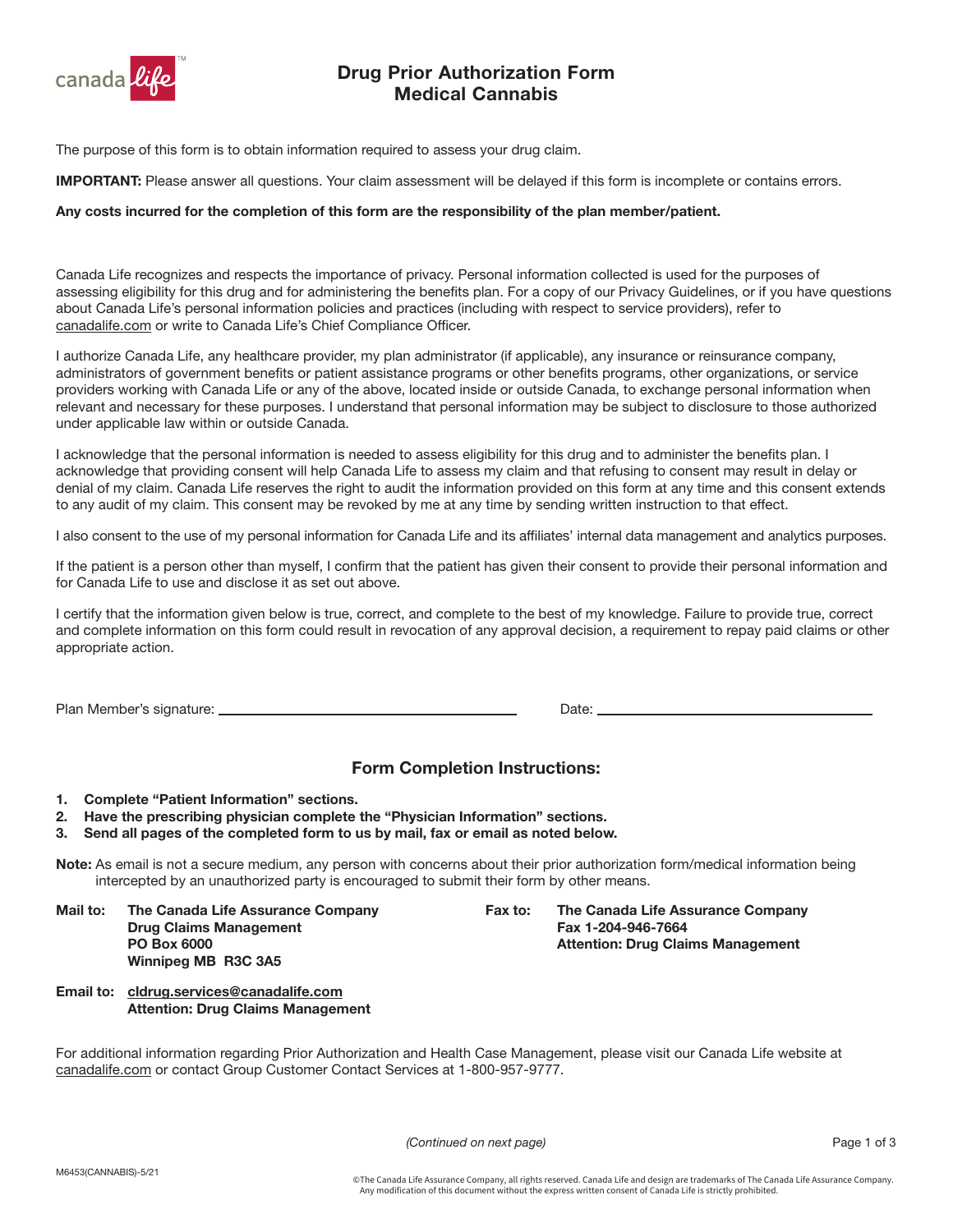

# Medical Cannabis Patient Information

| Plan Member Information - Complete all sections of this page (please print)                                                                              |              |                                                        |                        |  |
|----------------------------------------------------------------------------------------------------------------------------------------------------------|--------------|--------------------------------------------------------|------------------------|--|
| Plan Member:                                                                                                                                             |              | Patient Name:                                          |                        |  |
|                                                                                                                                                          |              |                                                        |                        |  |
| Plan Name:                                                                                                                                               | Plan Number: |                                                        | Plan Member ID Number: |  |
| Patient Date of Birth (DD/MM/YYYY):                                                                                                                      |              | Address (number, street, city, province, postal code): |                        |  |
| Please indicate preferred contact number and if there are any times when telephone contact with you about your claim would be most convenient.           |              |                                                        |                        |  |
|                                                                                                                                                          |              |                                                        |                        |  |
| May we contact you by email? (Note that some correspondence may still need to be sent by regular mail).                                                  |              |                                                        |                        |  |
| $\Box$ Yes $\Box$ No If yes, please provide email address: $\Box$<br>Do you have coverage of medical cannabis with another carrier? $\Box$ Yes $\Box$ No |              |                                                        |                        |  |
|                                                                                                                                                          |              |                                                        |                        |  |
|                                                                                                                                                          |              |                                                        |                        |  |
|                                                                                                                                                          |              |                                                        |                        |  |
| <b>Physician's Information (please print)</b>                                                                                                            |              |                                                        |                        |  |
| Name of prescribing physician:                                                                                                                           |              |                                                        |                        |  |
| Specialty:                                                                                                                                               |              |                                                        |                        |  |
| Address (number, street, city, province, postal code):                                                                                                   |              |                                                        |                        |  |
|                                                                                                                                                          |              |                                                        |                        |  |
| Telephone Number (including area code):                                                                                                                  |              | Fax Number (including area code):                      |                        |  |
| 1. Product Name: Medical Cannabis                                                                                                                        |              |                                                        |                        |  |
| 2. Is your patient authorized to possess cannabis for medical purposes under current legislation? $\Box$ Yes $\Box$ No                                   |              |                                                        |                        |  |
|                                                                                                                                                          |              |                                                        |                        |  |
|                                                                                                                                                          |              |                                                        |                        |  |
| $\Box$ Spasticity or neuropathic pain associated with multiple sclerosis                                                                                 |              |                                                        |                        |  |
| $\Box$ Chemotherapy-induced nausea and vomiting or neuropathic pain associated with cancer                                                               |              |                                                        |                        |  |
| $\Box$ Anorexia or neuropathic pain associated with HIV/AIDS                                                                                             |              |                                                        |                        |  |
| $\Box$ Symptoms associated with palliative care                                                                                                          |              |                                                        |                        |  |
| 5. What is the anticipated duration of treatment with medical cannabis?                                                                                  |              |                                                        |                        |  |